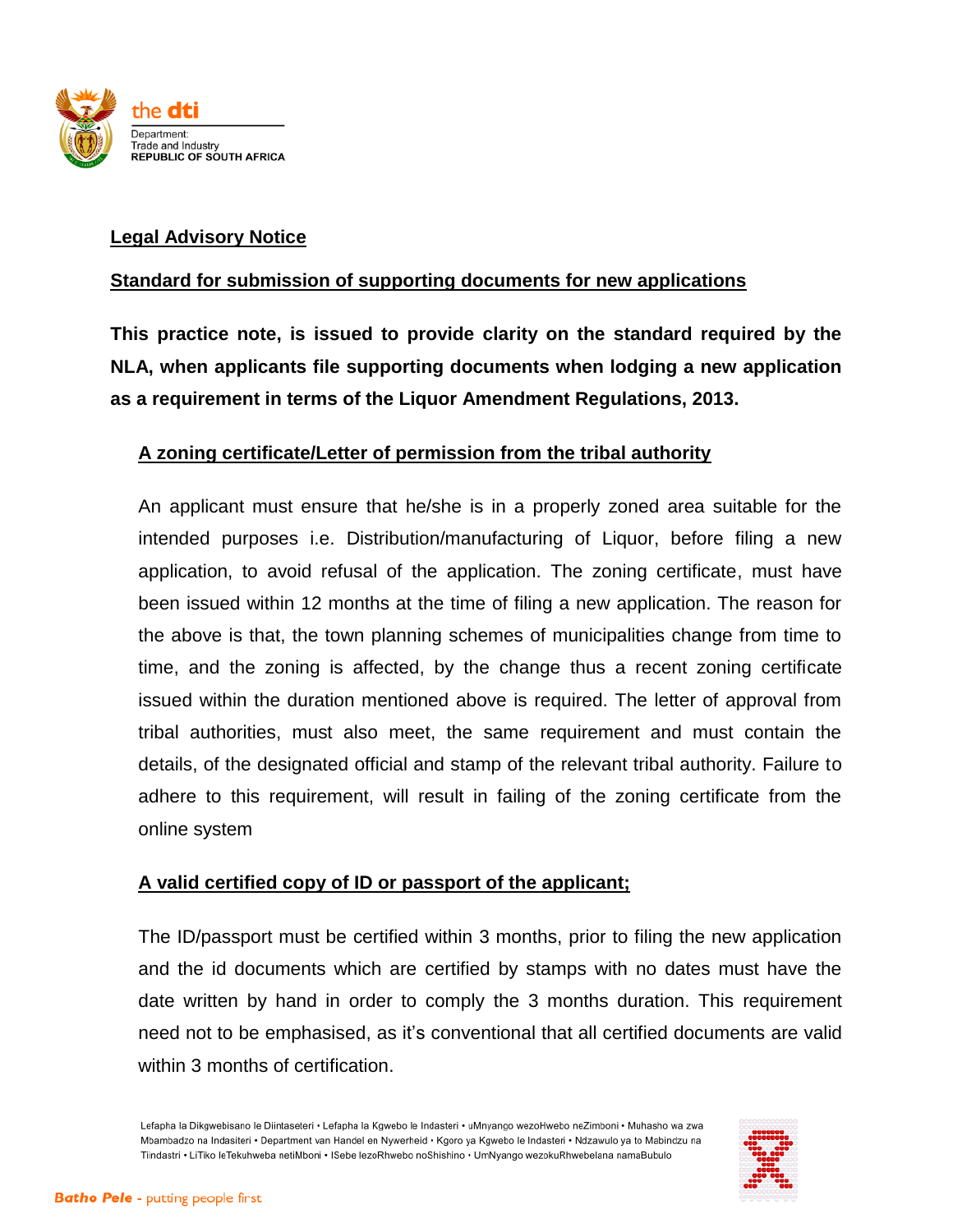# **A South African Police Services (SAPS) police clearance certificate/finger print clearance**

The Liquor Amendment Regulations, 2013 make it a requirement that a police clearance certificate issued by the SAPS be furnished during the application process and must not be older than three months from the date of issue; at the time of the application. However, the NLA will consider Police clearance/finger print clearance certificates issued within 12 months at the time of filing the application and any certificates lodged after the 12 months duration will not be considered. Furthermore, the NLA normally receives, clearance documents generated from other Agencies, other than the SAPS and same will not be considered thus applicants are advised to apply for recommended clearances issued by the SAPS.

#### **Juristic persons/entity registration documents**

An applicant who applies as a juristic person must provide a registration certificate/document issued by the relevant authority, In the event an applicant is a Company, close-corporation, cooperative, and Non-profit organisation etc. a registration document issued by the Companies and Intellectual Property Commission (CIPC) must be furnished .The list mentioned above is not exhaustive, and the applicants registered by other bodies are not exempted from furnishing their registration documents, the registration document must have been issued with 12 months at the time of the application. The NLA will not accept old documents, generated above the 12 months period, and for documents issued by CIPC no registration certificates, generated from other database/agencies will be considered.

Lefapha la Dikgwebisano le Diintaseteri • Lefapha la Kgwebo le Indasteri • uMnyango wezoHwebo neZimboni • Muhasho wa zwa Mbambadzo na Indasiteri · Department van Handel en Nywerheid · Kgoro ya Kgwebo le Indasteri · Ndzawulo ya to Mabindzu na Tiindastri · LiTiko leTekuhweba netiMboni · ISebe lezoRhwebo noShishino · UmNyango wezokuRhwebelana namaBubulo